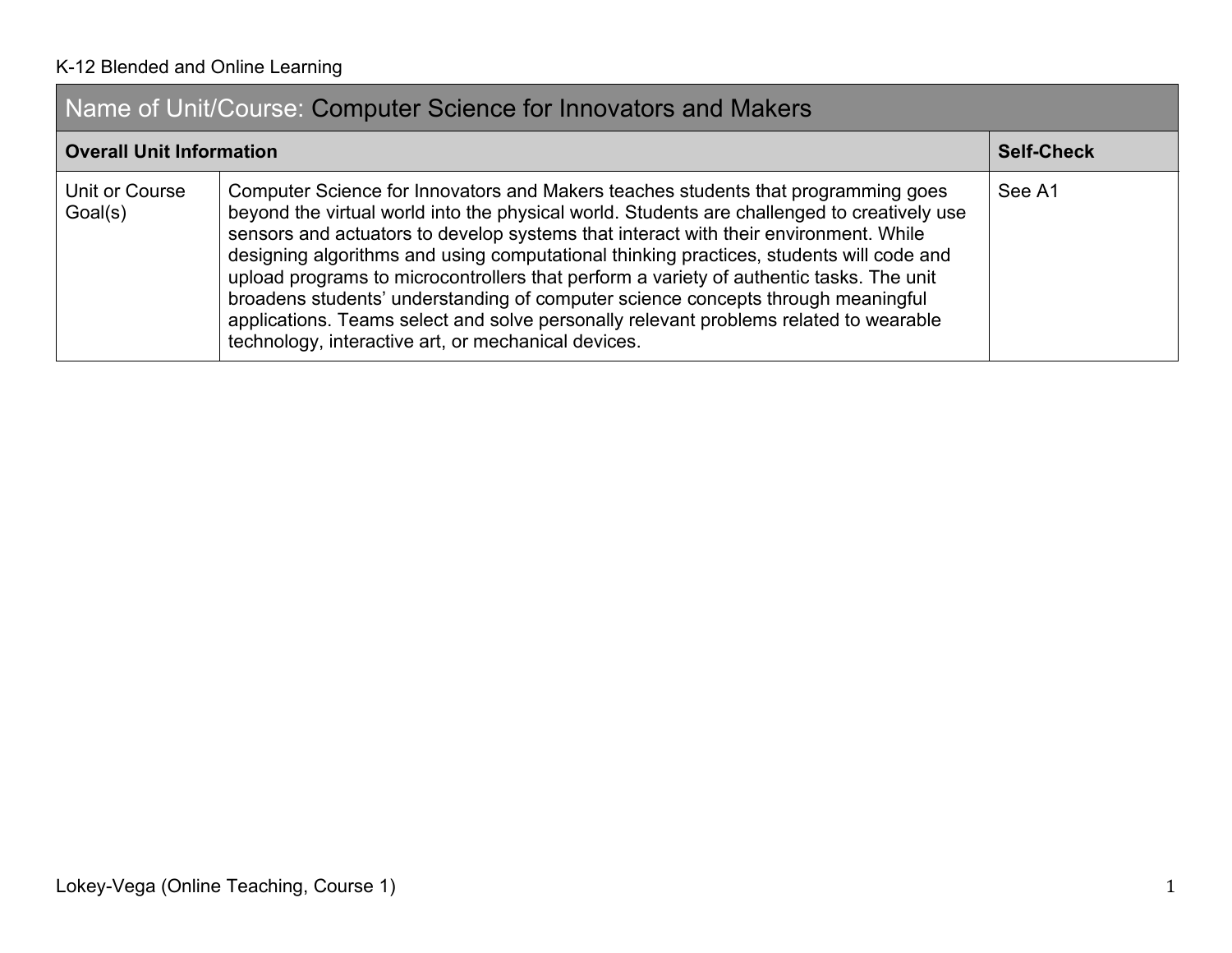| <b>Standards</b> | Name of standards: Foundation of Computer Programming<br>Link to standards: https://www.gadoe.org/Curriculum-Instruction-and-<br>Assessment/CTAE/Documents/MS-CS-Foundations-of-Computer-Programming.pdf<br>Location information: GeorgiaStandards.org<br>Grade/Year: 6-8<br>Subject: Technology/STEM<br>Standard (as written):<br>1.2 Demonstrate an understanding of collaborative interactions in the digital world.<br>2.2 Demonstrate an understanding of key functional components (input/output devices,<br>software applications, wi-fi and/or Ethernet, and IP addresses).<br>2.3 Demonstrate an understanding of the fundamental concepts for how computers<br>process programming commands (hex, binary language, sequence of commands,<br>conditional structures, looping structures).<br>3.2 Develop a working vocabulary of computational thinking including sequences,<br>algorithms,<br>binary, pattern matching, decomposition, abstraction, parallelization, data, automation,<br>data collection, data analysis, Boolean, integer, branches (ifthenelse), and iteration<br>{loops (For, While)}.<br>3.3 Analyze the problem-solving process, the input-process-output-storage model of a<br>computer, and how computers help humans solve problems.<br>3.4 Develop an algorithm to decompose a problem of a daily task.<br>4.1 Develop a working vocabulary of programming including flowcharting and/or<br>storyboarding, coding, debugging, user interfaces, usability, variables, lists, loops,<br>conditionals, programming language, and events.<br>4.2 Utilize the design process to brainstorm, implement, test, and revise an idea.<br>4.4 Design a user interface and test with other users using a paper prototype.<br>4.5 Implement a simple algorithm in a computer program.<br>4.6 Develop an event driven program.<br>4.7 Create a program that accepts user and/or sensor input and stores the result in a<br>variable.<br>4.8 Create a computer program that implements a loop.<br>4.9 Develop a program that makes a decision based on data or user input.<br>4.10 Debug a program with an error.<br>5.1 Develop a working vocabulary of embedded computing including digital, analog,<br>events, | See A2 |
|------------------|---------------------------------------------------------------------------------------------------------------------------------------------------------------------------------------------------------------------------------------------------------------------------------------------------------------------------------------------------------------------------------------------------------------------------------------------------------------------------------------------------------------------------------------------------------------------------------------------------------------------------------------------------------------------------------------------------------------------------------------------------------------------------------------------------------------------------------------------------------------------------------------------------------------------------------------------------------------------------------------------------------------------------------------------------------------------------------------------------------------------------------------------------------------------------------------------------------------------------------------------------------------------------------------------------------------------------------------------------------------------------------------------------------------------------------------------------------------------------------------------------------------------------------------------------------------------------------------------------------------------------------------------------------------------------------------------------------------------------------------------------------------------------------------------------------------------------------------------------------------------------------------------------------------------------------------------------------------------------------------------------------------------------------------------------------------------------------------------------------------------------------------------------------------------------------------------------------------------------------------|--------|
|------------------|---------------------------------------------------------------------------------------------------------------------------------------------------------------------------------------------------------------------------------------------------------------------------------------------------------------------------------------------------------------------------------------------------------------------------------------------------------------------------------------------------------------------------------------------------------------------------------------------------------------------------------------------------------------------------------------------------------------------------------------------------------------------------------------------------------------------------------------------------------------------------------------------------------------------------------------------------------------------------------------------------------------------------------------------------------------------------------------------------------------------------------------------------------------------------------------------------------------------------------------------------------------------------------------------------------------------------------------------------------------------------------------------------------------------------------------------------------------------------------------------------------------------------------------------------------------------------------------------------------------------------------------------------------------------------------------------------------------------------------------------------------------------------------------------------------------------------------------------------------------------------------------------------------------------------------------------------------------------------------------------------------------------------------------------------------------------------------------------------------------------------------------------------------------------------------------------------------------------------------------|--------|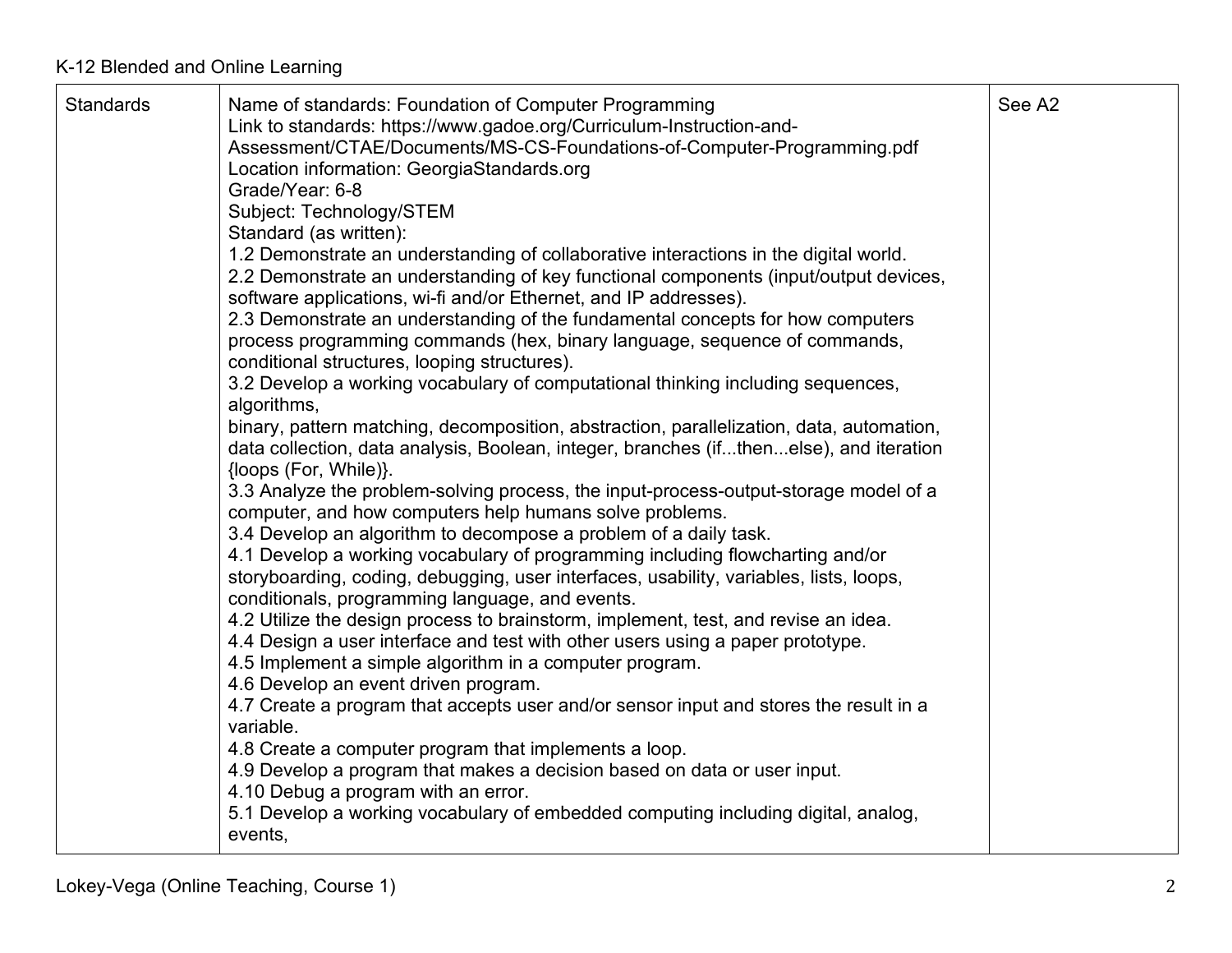|                                        | microcontrollers, sensors, light emitting diodes (LED), switches, servos, cloud computing,<br>and internet of things.<br>5.3 Analyze and explain how computers communicate information with simple hardware<br>inputs<br>and outputs.<br>5.4 Create a product that analyzes how simple computer hardware can be used to develop<br>innovative new products that interact with the physical world.<br>5.5 Design a computer program that senses something in the real world and changes an<br>output based on the input.<br>6.3 Analyze and explain the functionality and suitability (or appropriateness) of a<br>computational artifact.<br>6.4 Develop a program for creative expression or to satisfy personal curiosity which may<br>have<br>visual, audible, and/or tactile results.<br>6.5 Develop a program specifically with the goal of solving a problem, creating new<br>knowledge, or helping people, organizations, or society. |                    |
|----------------------------------------|----------------------------------------------------------------------------------------------------------------------------------------------------------------------------------------------------------------------------------------------------------------------------------------------------------------------------------------------------------------------------------------------------------------------------------------------------------------------------------------------------------------------------------------------------------------------------------------------------------------------------------------------------------------------------------------------------------------------------------------------------------------------------------------------------------------------------------------------------------------------------------------------------------------------------------------------|--------------------|
| Learner<br><b>Characteristics</b>      | This unit will be completed seventh graders. The section is full inclusion. 33 students will<br>be included.                                                                                                                                                                                                                                                                                                                                                                                                                                                                                                                                                                                                                                                                                                                                                                                                                                 | See B1             |
| Technology<br>requirements             | Desktop Computer; Internet; Keyboard; Mouse. This equipment will be provided at school,<br>but this is also the recommended setup for students at home.<br>Microcontrollers, sensors, and actuators will be provided by the district/school.                                                                                                                                                                                                                                                                                                                                                                                                                                                                                                                                                                                                                                                                                                 | See D <sub>5</sub> |
| Prerequisite<br><b>Skills</b>          | Basic technology skills are preferred. These skills will be taught and introduced by teacher<br>before unit is begun to make sure students are properly prepared.                                                                                                                                                                                                                                                                                                                                                                                                                                                                                                                                                                                                                                                                                                                                                                            | See A4 & D6        |
| Introductory<br>Communication<br>Plans | Students are expected to collaborate and work in teams on activities and projects.<br>Students will complete reflections in their journal and will present their project<br>presentations to culminate the unit. Student will receive feedback from the instructor on<br>notebook checks, observations, and projects via their notebooks, our online collaboration<br>area, and as annotations in PDF form.                                                                                                                                                                                                                                                                                                                                                                                                                                                                                                                                  | See A4 B9 & B10    |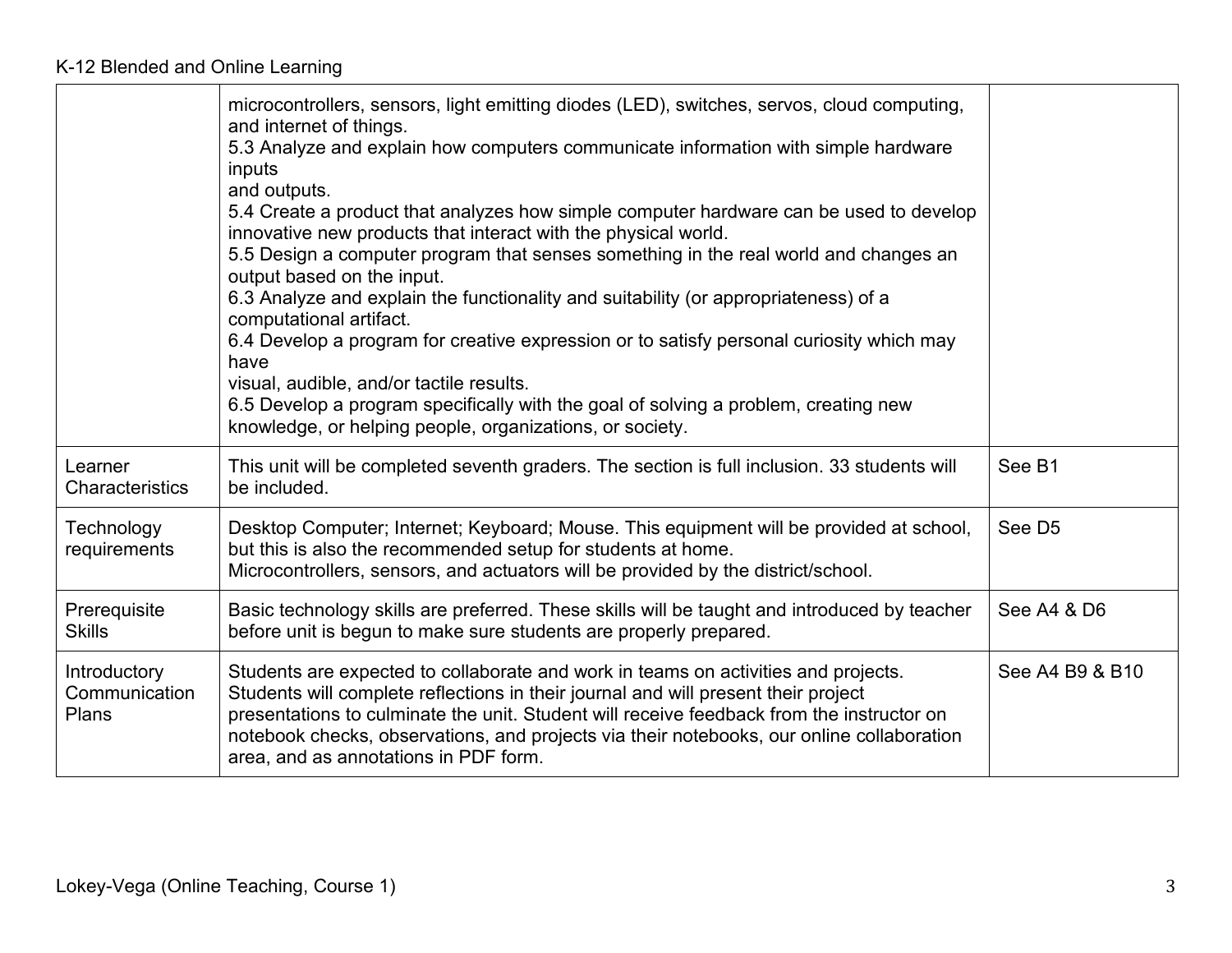| Universal Design<br><b>Principles</b><br>Considered | • Chunking and Mastery Learning will be utilized for differentiation and remediation.<br>Various Web 2.0 tools will be available as resources such as Kahoot!, YouTube<br>(videos), Edpuzzle (videos), and Nearpod.<br>Student choice is utilized in both the Secrets and Safe project and the Problem:<br>Interactions project.<br>Browser extensions and Add-Ins will be utilized for students in need.<br><b>Flexible Grouping</b><br>• All equipment and technology are to be ADA compliant. | See B4 |
|-----------------------------------------------------|--------------------------------------------------------------------------------------------------------------------------------------------------------------------------------------------------------------------------------------------------------------------------------------------------------------------------------------------------------------------------------------------------------------------------------------------------------------------------------------------------|--------|
| Number of<br>Modules or<br>Weeks                    | 9-12 weeks                                                                                                                                                                                                                                                                                                                                                                                                                                                                                       | See A3 |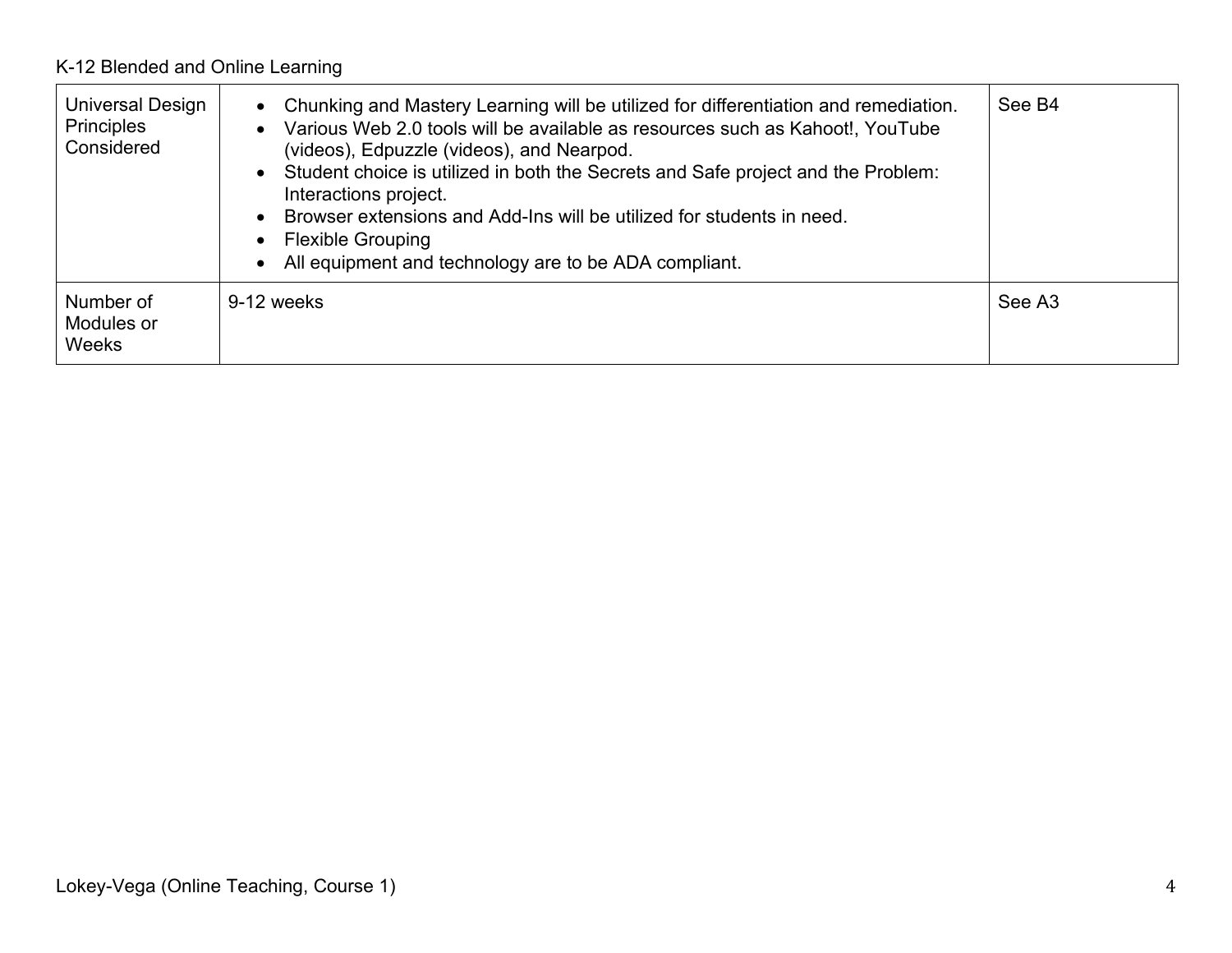|                                                 | Module 1 Plan (Note: "module" and "lesson" used interchangeably. A module is typically 1-2 weeks long.<br>Please design 4-6 weeks of blended or online instruction.)                                                                                                                                                                                                                                                                                                                                                                                       | <b>Self-Check</b>                   |
|-------------------------------------------------|------------------------------------------------------------------------------------------------------------------------------------------------------------------------------------------------------------------------------------------------------------------------------------------------------------------------------------------------------------------------------------------------------------------------------------------------------------------------------------------------------------------------------------------------------------|-------------------------------------|
| Module<br>Objective(s)                          | <b>Getting Started (One Week)</b><br><b>Blended Learning</b>                                                                                                                                                                                                                                                                                                                                                                                                                                                                                               | See A1 & A2                         |
| Module<br>Assessment(s)                         | Assessments will be primarily observational. During the module, students will work on<br>activities creating algorithms, flowcharts, and code tracing charts. These are all activities<br>for the student to apply, analyze, and evaluate their work. Coding charts are designed to<br>help students find bugs in their code. The teacher will serve as a facilitator of these<br>processes and can assist students who are struggling.                                                                                                                    | See A2 A3 C1 C2 &<br>C <sub>5</sub> |
| Description of<br>Learning<br><b>Activities</b> | Student will think of and document algorithms of daily activities like brushing their<br>$\bullet$<br>teeth.<br>Student will be introduced to flowcharts and flowcharting, eventually creating their<br>$\bullet$<br>own basic programming flowcharts (and basic programs) to test on the<br>microcontroller.<br>Asynchronously — Student has access to their OneNote notebook which contains<br>$\bullet$<br>handouts and resources to enrich their classroom activities. A Kahoot! assessment<br>will be shared with students to augment their learning. | See A2 A3 B3 B4 &<br><b>B10</b>     |
| Formative<br>Evaluation &<br>Feedback           | Observational assessment and feedback will be given as needed during this module.<br>Feedback at this time will be verbal and the teacher will remediate with students who need<br>extra help. Online resources and activities will be used when needed to<br>supplement/augment learning.                                                                                                                                                                                                                                                                 | See A3 C1 C3 & C5                   |
| Physical<br>Learning<br><b>Materials</b>        | <b>Isometric Notebook</b><br>$\bullet$<br>Computer<br>Hardware<br>Ruler<br>$\bullet$                                                                                                                                                                                                                                                                                                                                                                                                                                                                       | See A3, A9, B1, B4,<br>& B6         |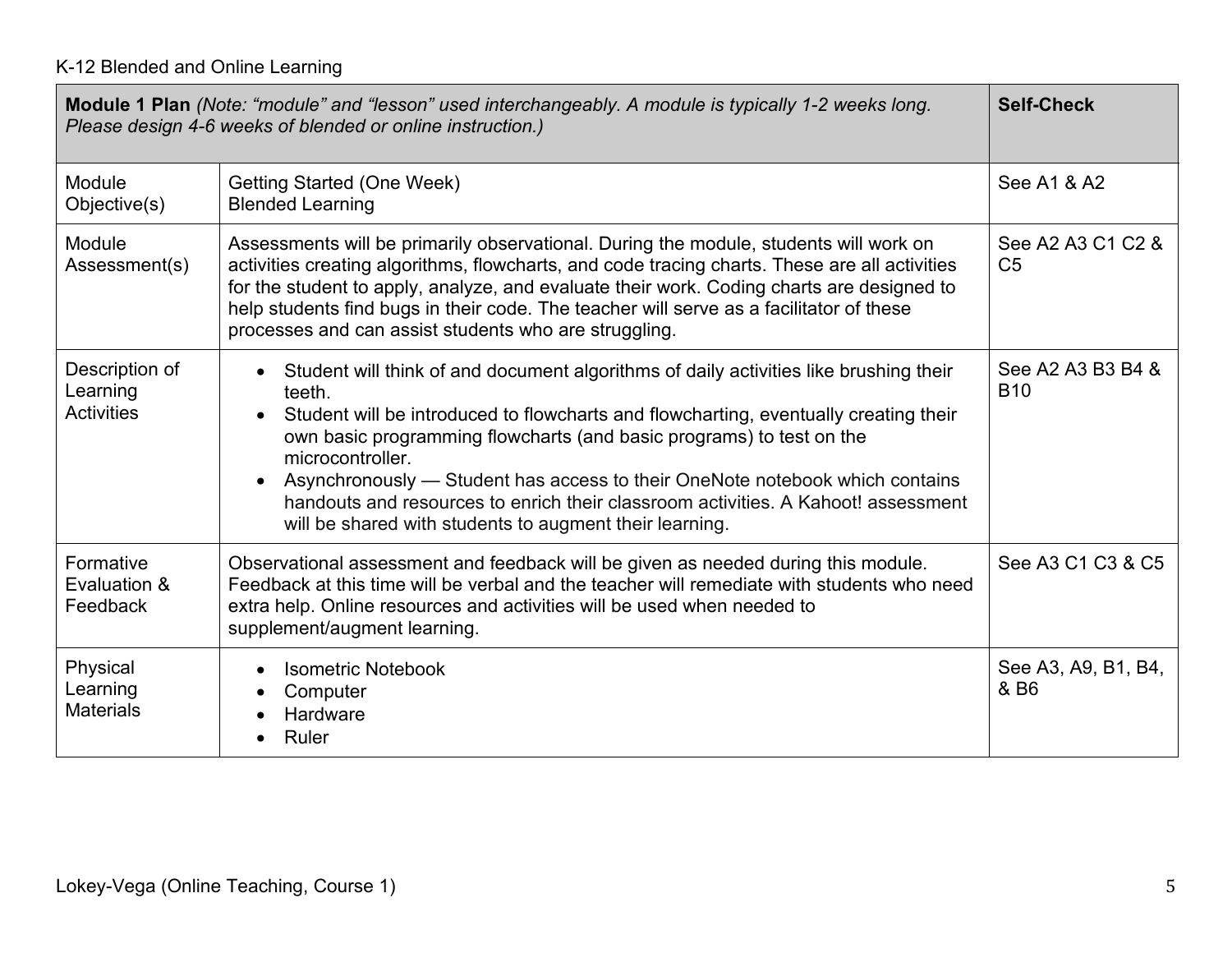| Digital Learning<br>Objects         | <b>PLTW</b> website<br>$\bullet$<br><b>PLTW</b> emulator<br>$\bullet$<br><b>Class OneNote notebook</b><br>Digital PLTW components<br><b>CTLS</b><br>$\bullet$<br>Videos and Digital Handouts<br>Flipgrid for formative assessment (optional)<br>Kahoot! for study guides (asynchronously)<br>$\bullet$                                                                                                                                                                        | See A3, A9, B1, B4,<br>& B6 |
|-------------------------------------|-------------------------------------------------------------------------------------------------------------------------------------------------------------------------------------------------------------------------------------------------------------------------------------------------------------------------------------------------------------------------------------------------------------------------------------------------------------------------------|-----------------------------|
| Plans for<br><b>Differentiation</b> | <b>Flexible Grouping</b><br>$\bullet$<br>Within groupings (pairs), students can assume the driver or navigator role (pair<br>programming) to enrich their learning. If one role becomes overwhelming, the<br>student can switch roles or partners if needed.<br>Differentiation of sample programs, flowcharts, and videos can be accessed both in<br>$\bullet$<br>and out of class.<br>Introduce assistive technologies that may help personalization for specific students. | See B1 B4 & B6              |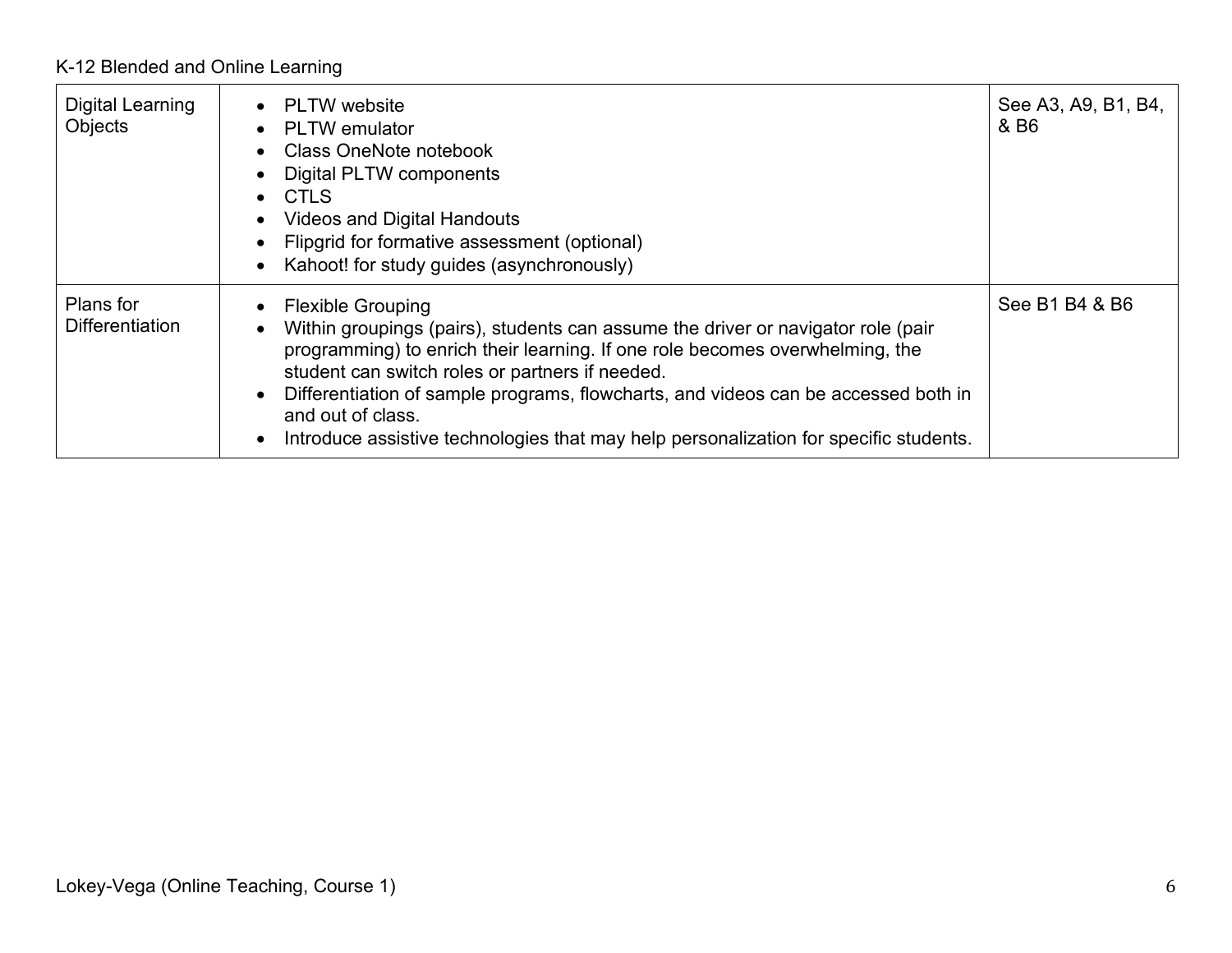| <b>Module 2 Plan</b>                            |                                                                                                                                                                                                                                                                                                                                                                                                                      | <b>Self-Check</b>                   |
|-------------------------------------------------|----------------------------------------------------------------------------------------------------------------------------------------------------------------------------------------------------------------------------------------------------------------------------------------------------------------------------------------------------------------------------------------------------------------------|-------------------------------------|
| Module<br>Objective(s)                          | <b>Blinking Message Activity (One Week)</b><br><b>Blended Learning</b>                                                                                                                                                                                                                                                                                                                                               | See A1 & A2                         |
| Module<br>Assessment(s)                         | Feedback for this module will be given digitally using our OneNote collaboration space.<br>Discussion prompts will also begin in this module (via OneNote). This module is also<br>where the first notebook check will occur, which will be the first formative grade.                                                                                                                                               | See A2 A3 C1 C2 &<br>C <sub>5</sub> |
| Description of<br>Learning<br><b>Activities</b> | Student will create a blinking message program on a Microbit microcontroller.<br>$\bullet$<br>Student will turn in notebook for first periodic assessment.<br>$\bullet$<br>Asynchronously — Student has access to their OneNote notebook which contains<br>$\bullet$<br>handouts and resources to enrich their classroom activities. A Kahoot! assessment<br>will be shared with students to augment their learning. | See A2 A3 B3 B4 &<br><b>B10</b>     |
| Formative<br>Evaluation &<br>Feedback           | Notebook Grade (formative grade)<br>$\bullet$<br>Feedback will be given on the algorithms, flowcharts, code tracing charts, and<br>$\bullet$<br>programs developed during the activities.<br>Kahoot! assessment study-guides are provided for extension/enrichment (optional).<br>$\bullet$                                                                                                                          | See A3 C1 C3 & C5                   |
| Physical<br>Learning<br><b>Materials</b>        | <b>Isometric Notebook</b><br>$\bullet$<br>Computer<br>$\bullet$<br>Hardware<br>$\bullet$<br><b>Ruler</b><br>$\bullet$                                                                                                                                                                                                                                                                                                | See A3, A9, B1, B4,<br>& B6         |
| <b>Digital Learning</b><br>Objects              | PLTW website<br>$\bullet$<br><b>PLTW</b> emulator<br>$\bullet$<br><b>Class OneNote notebook</b><br>$\bullet$<br><b>Digital PLTW components</b><br>$\bullet$<br><b>CTLS</b><br>$\bullet$<br><b>Videos and Digital Handouts</b><br>$\bullet$<br>Flipgrid for formative assessment (optional)<br>$\bullet$<br>Kahoot! for study guides (asynchronously)<br>$\bullet$                                                    | See A3, A9, B1, B4,<br>& B6         |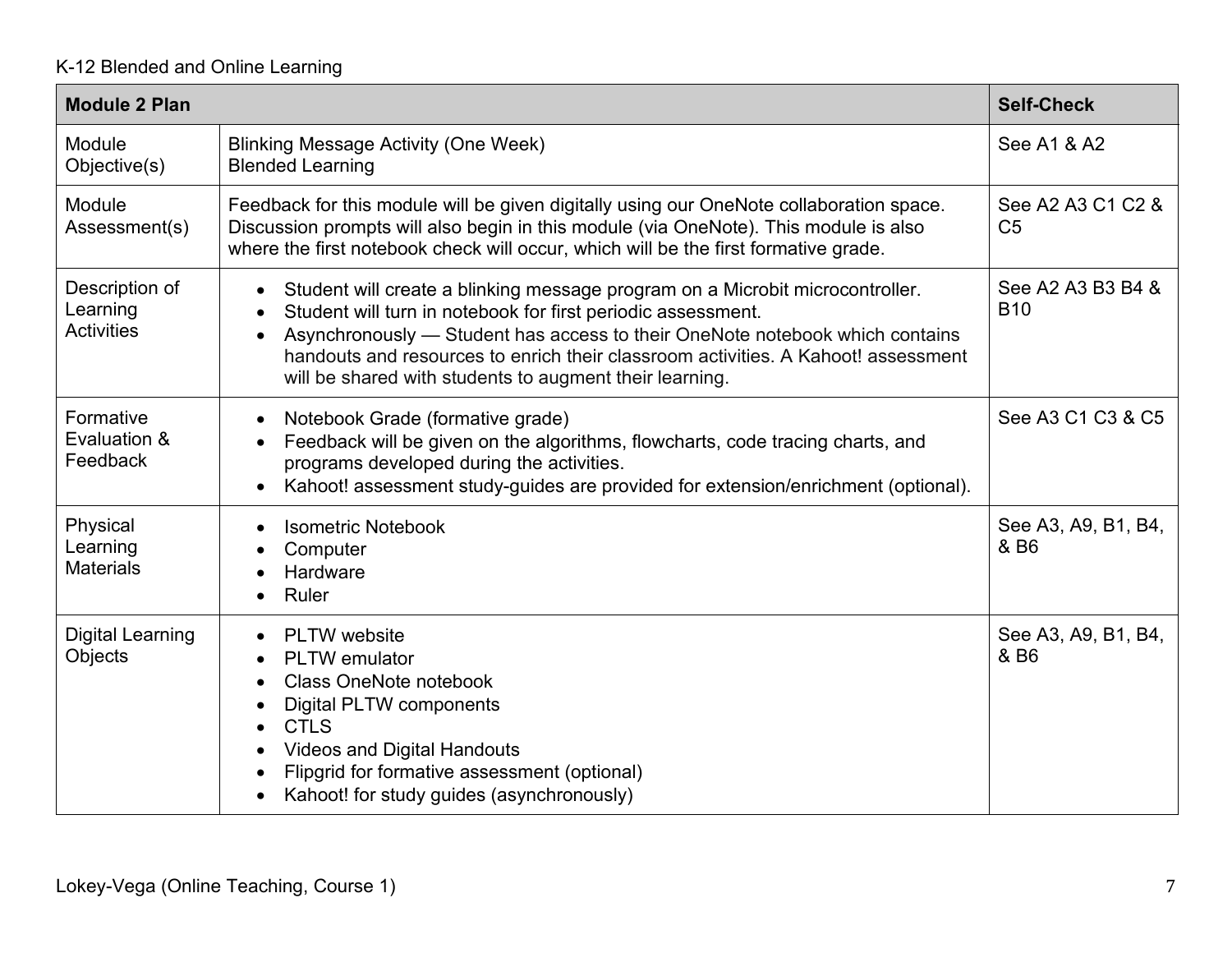| Plans for<br><b>Differentiation</b> | • Flexible Grouping<br>Within groupings (pairs), students can assume the driver or navigator role (pair<br>programming) to enrich their learning. If one role becomes overwhelming, the<br>student can switch roles or partners if needed.<br>Differentiation of sample programs, flowcharts, and videos can be accessed both in<br>and out of class.<br>• I will also use assistive technologies that will help personalization for specific<br>students. | See B1 B4 & B6 |
|-------------------------------------|------------------------------------------------------------------------------------------------------------------------------------------------------------------------------------------------------------------------------------------------------------------------------------------------------------------------------------------------------------------------------------------------------------------------------------------------------------|----------------|
|-------------------------------------|------------------------------------------------------------------------------------------------------------------------------------------------------------------------------------------------------------------------------------------------------------------------------------------------------------------------------------------------------------------------------------------------------------------------------------------------------------|----------------|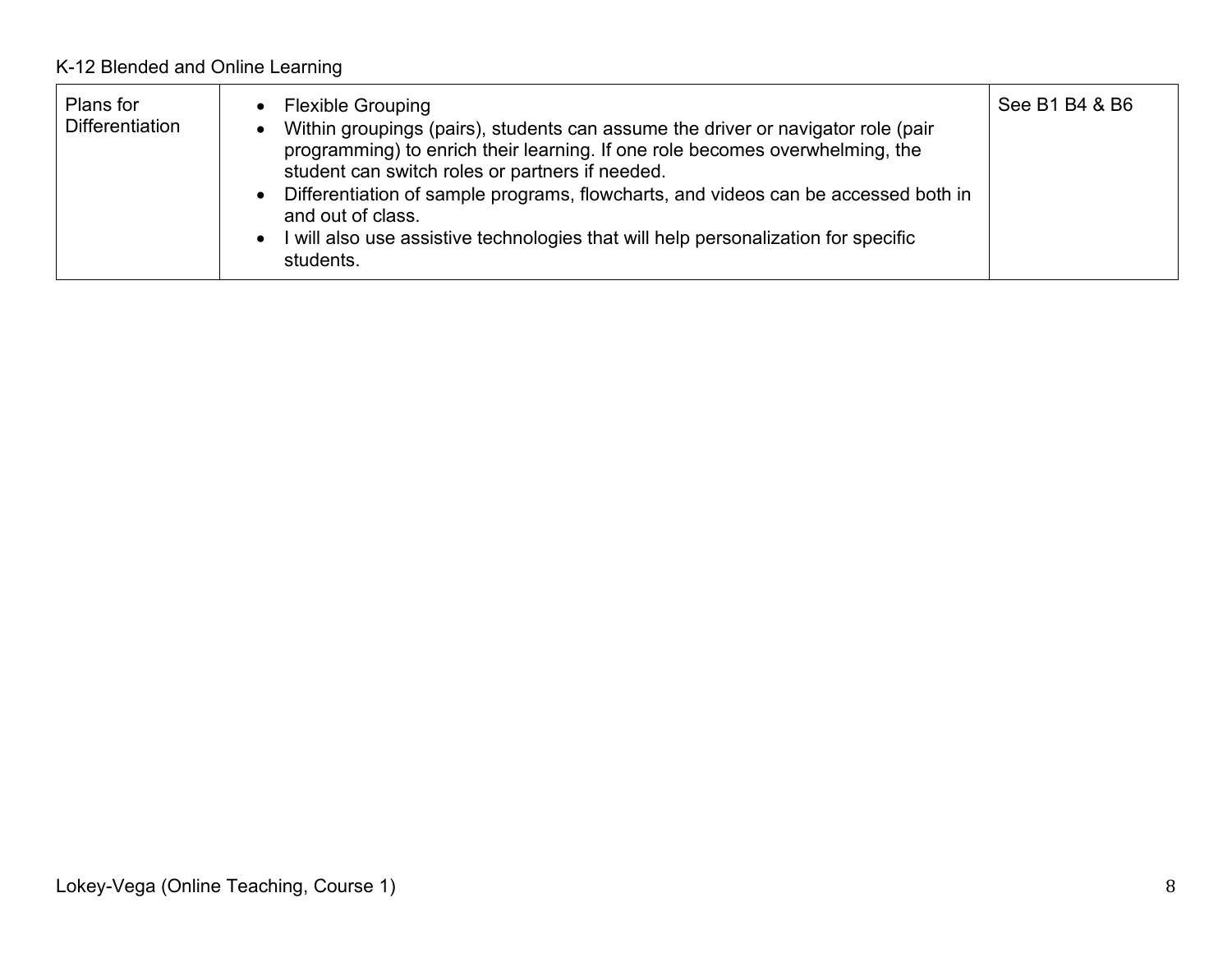| <b>Module 3 Plan</b>                            |                                                                                                                                                                                                                                                                                                                                                                                                                                                                          | <b>Self-Check</b>                   |
|-------------------------------------------------|--------------------------------------------------------------------------------------------------------------------------------------------------------------------------------------------------------------------------------------------------------------------------------------------------------------------------------------------------------------------------------------------------------------------------------------------------------------------------|-------------------------------------|
| Module<br>Objective(s)                          | Input and Output (One Week)<br><b>Blended Learning</b>                                                                                                                                                                                                                                                                                                                                                                                                                   | See A1 & A2                         |
| Module<br>Assessment(s)                         | Mastery based assessment will be used to assess the class activities. Enrichment<br>$\bullet$<br>activities will be given to students both online and through hands-on activities<br>utilizing the hardware used in class.<br>Formative assessment will be administered through OneNote, verbally, and through<br>$\bullet$<br>students' notebooks. Students' completed flowcharts and programs will be<br>evaluated and feedback will be provided online using OneNote. | See A2 A3 C1 C2 &<br>C <sub>5</sub> |
| Description of<br>Learning<br><b>Activities</b> | Student will begin to think about interactions between humans and machines.<br>$\bullet$<br>Student will be introduced to the input devices used in the course and how they<br>work.<br>Student will compare digital vs. analog input.<br>$\bullet$<br>Asynchronously — Student has access to videos showing how the input devices<br>$\bullet$<br>look and what information they provide.                                                                               | See A2 A3 B3 B4 &<br><b>B10</b>     |
| Formative<br>Evaluation &<br>Feedback           | Student work will be evaluated, and feedback given through OneNote and notebooks.                                                                                                                                                                                                                                                                                                                                                                                        | See A3 C1 C3 & C5                   |
| Physical<br>Learning<br><b>Materials</b>        | <b>Isometric Notebook</b><br>$\bullet$<br>Computer<br>$\bullet$<br>Hardware<br>Ruler                                                                                                                                                                                                                                                                                                                                                                                     | See A3, A9, B1, B4,<br>& B6         |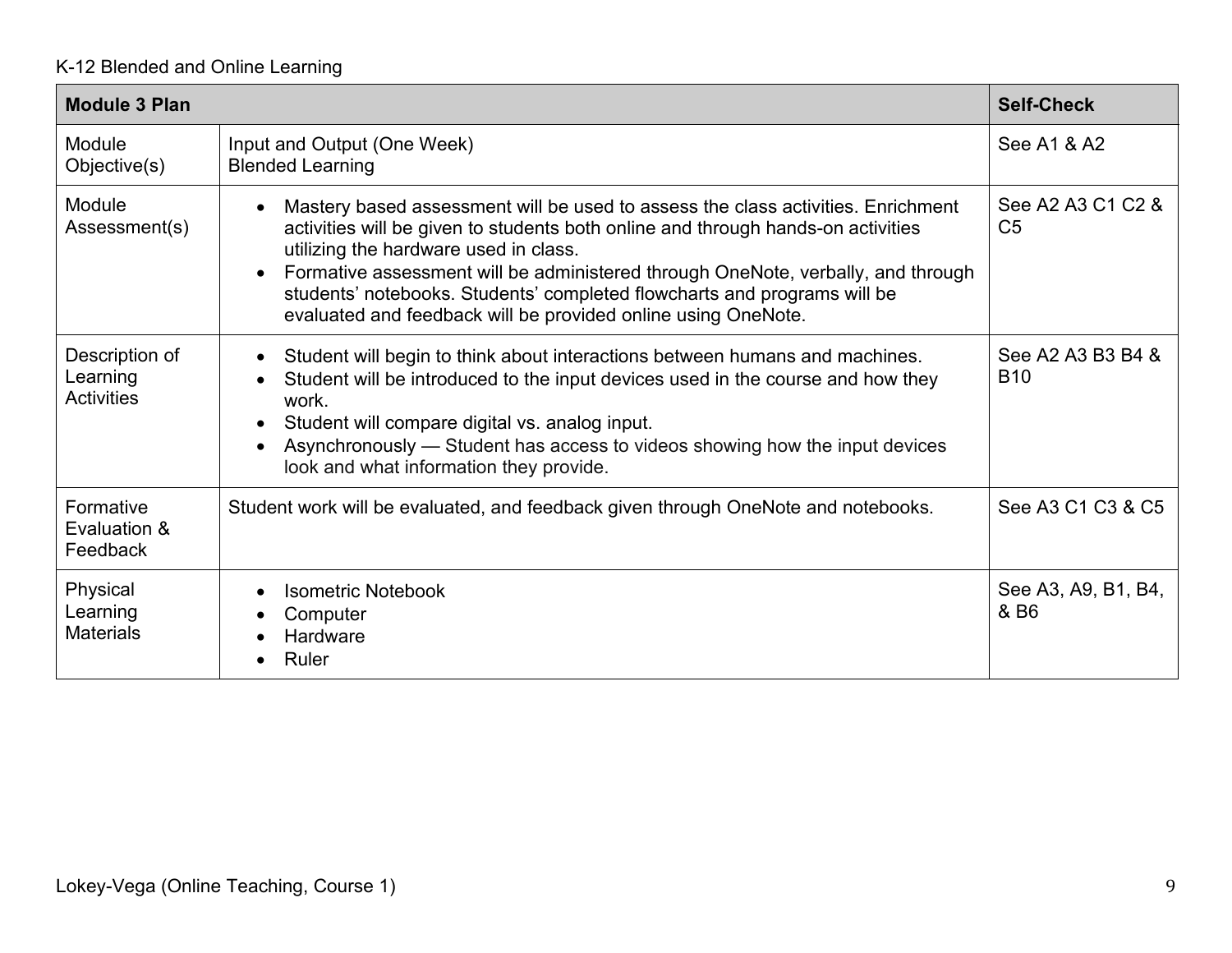| Digital Learning<br>Objects         | PLTW website<br>$\bullet$<br><b>PLTW</b> emulator<br>$\bullet$<br>Class OneNote notebook<br>$\bullet$<br>Digital PLTW components<br>$\bullet$<br><b>CTLS</b><br>$\bullet$<br><b>Videos and Digital Handouts</b><br>$\bullet$<br>Flipgrid for formative assessment (optional)<br>$\bullet$<br>Kahoot! for study guides (asynchronously)<br>$\bullet$                                                                                                                                                 | See A3, A9, B1, B4,<br>& B6 |
|-------------------------------------|-----------------------------------------------------------------------------------------------------------------------------------------------------------------------------------------------------------------------------------------------------------------------------------------------------------------------------------------------------------------------------------------------------------------------------------------------------------------------------------------------------|-----------------------------|
| Plans for<br><b>Differentiation</b> | <b>Flexible Grouping</b><br>$\bullet$<br>Within groupings (pairs), students can assume the driver or navigator role (pair<br>$\bullet$<br>programming) to enrich their learning. If one role becomes overwhelming, the<br>student can switch roles or partners if needed.<br>Differentiation of sample programs, flowcharts, and videos can be accessed both in<br>$\bullet$<br>and out of class.<br>Assistive technologies will be applied that may help personalization for specific<br>students. | See B1 B4 & B6              |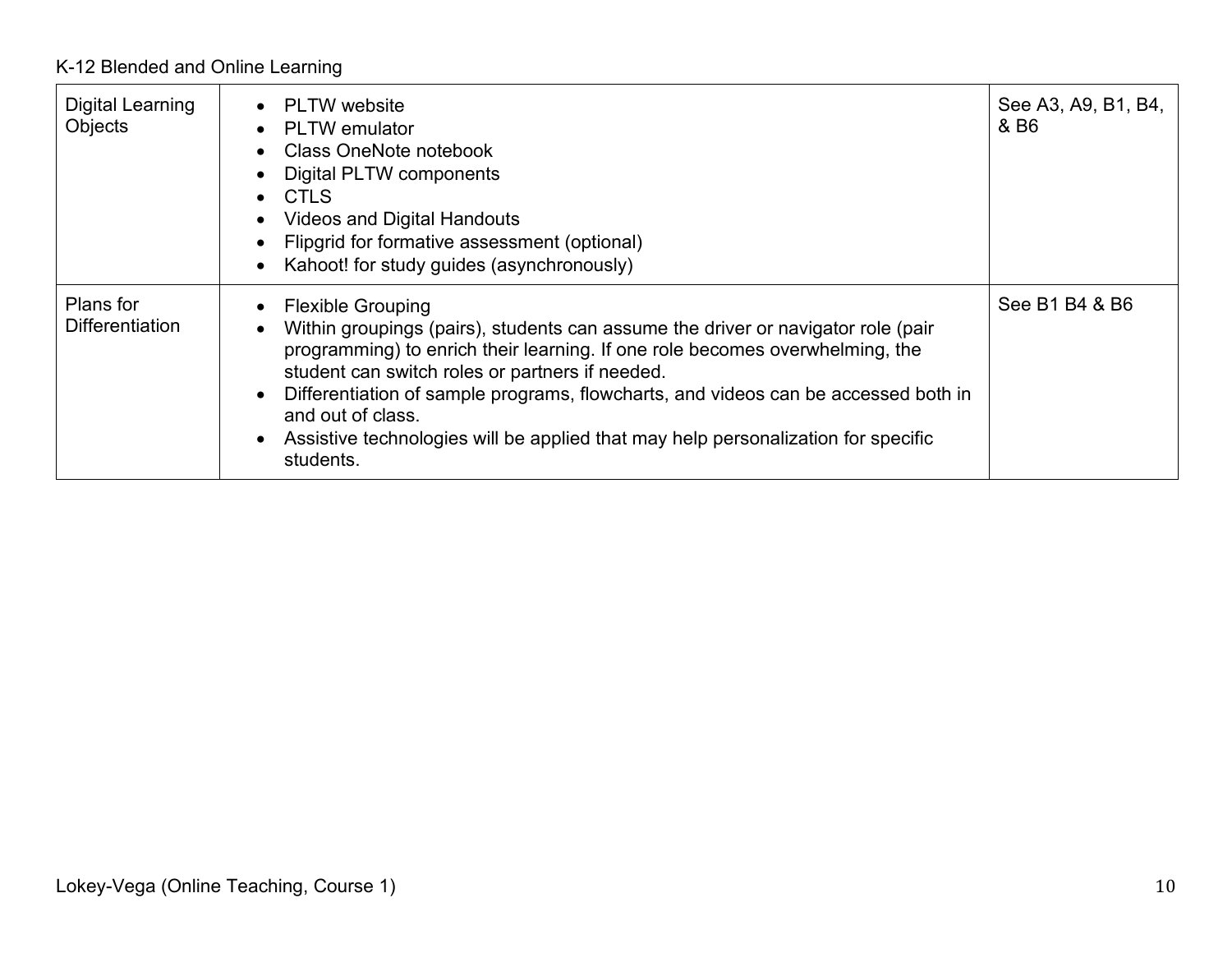| <b>Module 4 Plan</b>                            |                                                                                                                                                                                                                                                                                                                                                                                                                                                                                                                                                                                     | <b>Self-Check</b>                   |
|-------------------------------------------------|-------------------------------------------------------------------------------------------------------------------------------------------------------------------------------------------------------------------------------------------------------------------------------------------------------------------------------------------------------------------------------------------------------------------------------------------------------------------------------------------------------------------------------------------------------------------------------------|-------------------------------------|
| Module<br>Objective(s)                          | Getting Connected (One Week)<br><b>Blended Learning</b>                                                                                                                                                                                                                                                                                                                                                                                                                                                                                                                             | See A1 & A2                         |
| Module<br>Assessment(s)                         | Mastery based assessment will be used for the class activities.<br>$\bullet$<br>Formative assessment will be administered through OneNote and notebooks.<br>$\bullet$<br>Students completed flowcharts and programs can be evaluated and feedback<br>provided online using OneNote (formative).<br>Engineering Notebook Second Assessment (formative).<br>$\bullet$                                                                                                                                                                                                                 | See A2 A3 C1 C2 &<br>C <sub>5</sub> |
| Description of<br>Learning<br><b>Activities</b> | Student will be introduced to and will experiment with various output devices.<br>$\bullet$<br>Student will experiment with various ways to interface with their microcontroller.<br>$\bullet$<br>Student will continue to practice tracing code.<br>$\bullet$<br>Student will continue to use flowcharts and algorithmic thinking to develop solutions.<br>$\bullet$<br>Student will turn in notebook for second periodic assessment.<br>$\bullet$<br>Asynchronously — Student has access to videos showing how the out devices look<br>$\bullet$<br>and what information they do. | See A2 A3 B3 B4 &<br><b>B10</b>     |
| Formative<br>Evaluation &<br>Feedback           | Student work will be evaluated, and feedback given through OneNote and notebooks.                                                                                                                                                                                                                                                                                                                                                                                                                                                                                                   | See A3 C1 C3 & C5                   |
| Physical<br>Learning<br><b>Materials</b>        | <b>Isometric Notebook</b><br>$\bullet$<br>Computer<br>Hardware<br>Ruler                                                                                                                                                                                                                                                                                                                                                                                                                                                                                                             | See A3, A9, B1, B4,<br>& B6         |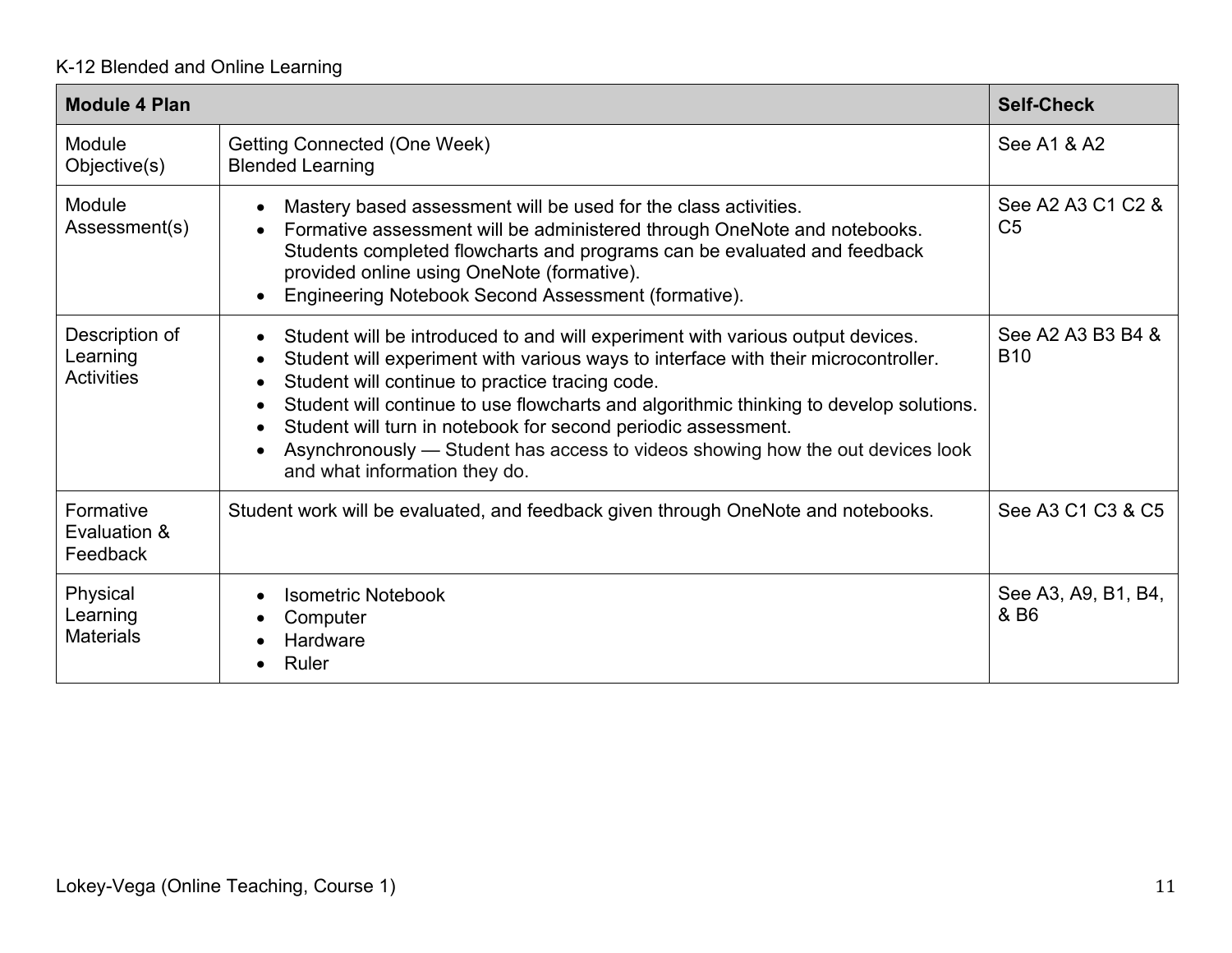| Digital Learning<br>Objects         | <b>PLTW</b> website<br>$\bullet$<br><b>PLTW</b> emulator<br>$\bullet$<br>Class OneNote notebook<br>$\bullet$<br>Digital PLTW components<br>$\bullet$<br><b>CTLS</b><br>$\bullet$<br><b>Videos and Digital Handouts</b><br>$\bullet$<br>Flipgrid for formative assessment (optional)<br>$\bullet$<br>Kahoot! for study guides (asynchronously)<br>$\bullet$                                                                                                                                           | See A3, A9, B1, B4,<br>& B6 |
|-------------------------------------|------------------------------------------------------------------------------------------------------------------------------------------------------------------------------------------------------------------------------------------------------------------------------------------------------------------------------------------------------------------------------------------------------------------------------------------------------------------------------------------------------|-----------------------------|
| Plans for<br><b>Differentiation</b> | <b>Flexible Grouping</b><br>$\bullet$<br>Within groupings (pairs), students can assume the driver or navigator role (pair<br>$\bullet$<br>programming) to enrich their learning. If one role becomes overwhelming, the<br>student can switch roles or partners if needed.<br>Differentiation of sample programs, flowcharts, and videos can be accessed both in<br>$\bullet$<br>and out of class.<br>Assistive technologies will be utilized that may help personalization for specific<br>students. | See B1 B4 & B6              |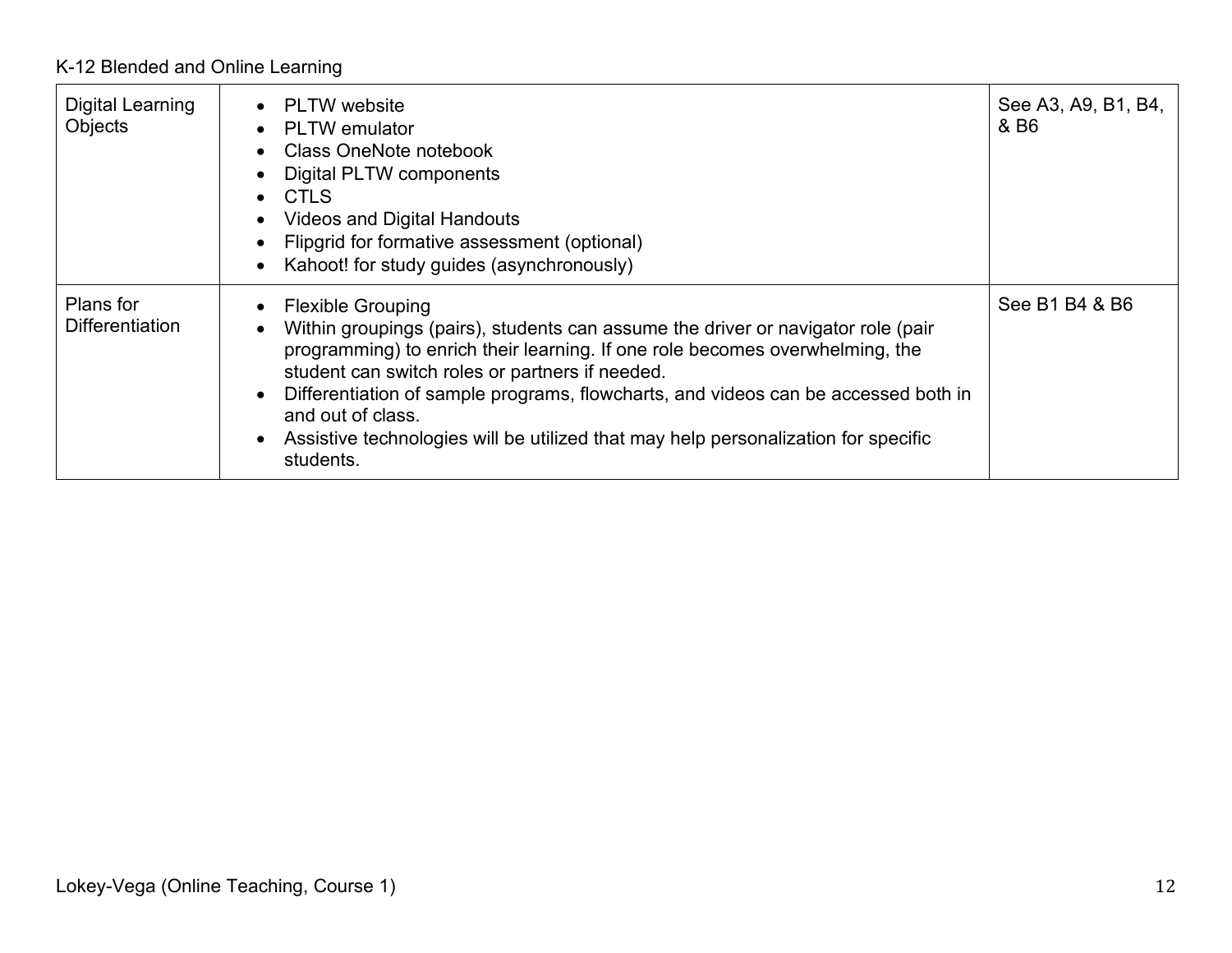| <b>Module 5 Plan</b>                            |                                                                                                                                                                                                                                                                                                                                                                          | <b>Self-Check</b>                   |
|-------------------------------------------------|--------------------------------------------------------------------------------------------------------------------------------------------------------------------------------------------------------------------------------------------------------------------------------------------------------------------------------------------------------------------------|-------------------------------------|
| Module<br>Objective(s)                          | Secrets and Safe Project (Two Weeks)<br><b>Blended Learning</b>                                                                                                                                                                                                                                                                                                          | See A1 & A2                         |
| Module<br>Assessment(s)                         | Mastery based assessment will be used for the project (summative).<br>$\bullet$<br>Formative assessment will be administered through OneNote and notebooks.<br>$\bullet$<br>Students completed flowcharts and programs can be evaluated and feedback<br>provided online using OneNote (formative).                                                                       | See A2 A3 C1 C2 &<br>C <sub>5</sub> |
| Description of<br>Learning<br><b>Activities</b> | Student will be introduced to the Design Process.<br>$\bullet$<br>Student will use the Design Process to design a security system.<br>$\bullet$<br>Asynchronously - Student has access to online resources and Kahoot!.<br>$\bullet$                                                                                                                                     | See A2 A3 B3 B4 &<br><b>B10</b>     |
| Formative<br>Evaluation &<br>Feedback           | Student work will be evaluated, and feedback given through OneNote and notebooks.                                                                                                                                                                                                                                                                                        | See A3 C1 C3 & C5                   |
| Physical<br>Learning<br><b>Materials</b>        | <b>Isometric Notebook</b><br>$\bullet$<br>Computer<br>Hardware<br>$\bullet$<br><b>Ruler</b>                                                                                                                                                                                                                                                                              | See A3, A9, B1, B4,<br>& B6         |
| <b>Digital Learning</b><br>Objects              | <b>PLTW</b> website<br>$\bullet$<br><b>PLTW</b> emulator<br>$\bullet$<br><b>Class OneNote notebook</b><br>$\bullet$<br><b>Digital PLTW components</b><br>$\bullet$<br><b>CTLS</b><br>$\bullet$<br><b>Videos and Digital Handouts</b><br>$\bullet$<br>Flipgrid for formative assessment (optional)<br>$\bullet$<br>Kahoot! for study guides (asynchronously)<br>$\bullet$ | See A3, A9, B1, B4,<br>& B6         |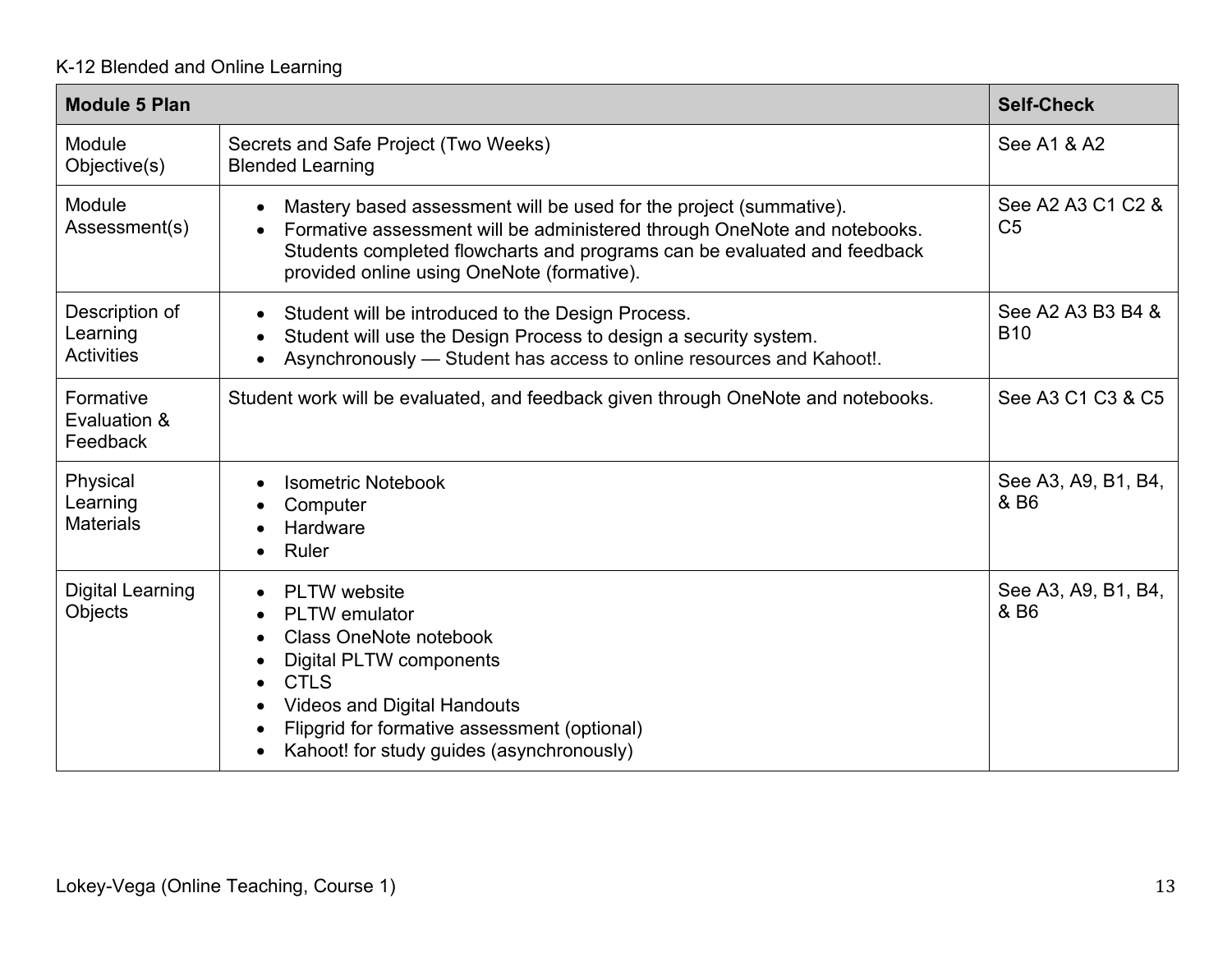| Plans for<br><b>Differentiation</b> | • Flexible Grouping<br>Within groupings (pairs), students can assume the driver or navigator role (pair<br>programming) to enrich their learning. If one role becomes overwhelming, the<br>student can switch roles or partners if needed.<br>Differentiation of sample programs, flowcharts, and videos can be accessed both in<br>and out of class.<br>Assistive technologies will be utilized that may help personalization for specific<br>students. | See B1 B4 & B6 |
|-------------------------------------|----------------------------------------------------------------------------------------------------------------------------------------------------------------------------------------------------------------------------------------------------------------------------------------------------------------------------------------------------------------------------------------------------------------------------------------------------------|----------------|
|-------------------------------------|----------------------------------------------------------------------------------------------------------------------------------------------------------------------------------------------------------------------------------------------------------------------------------------------------------------------------------------------------------------------------------------------------------------------------------------------------------|----------------|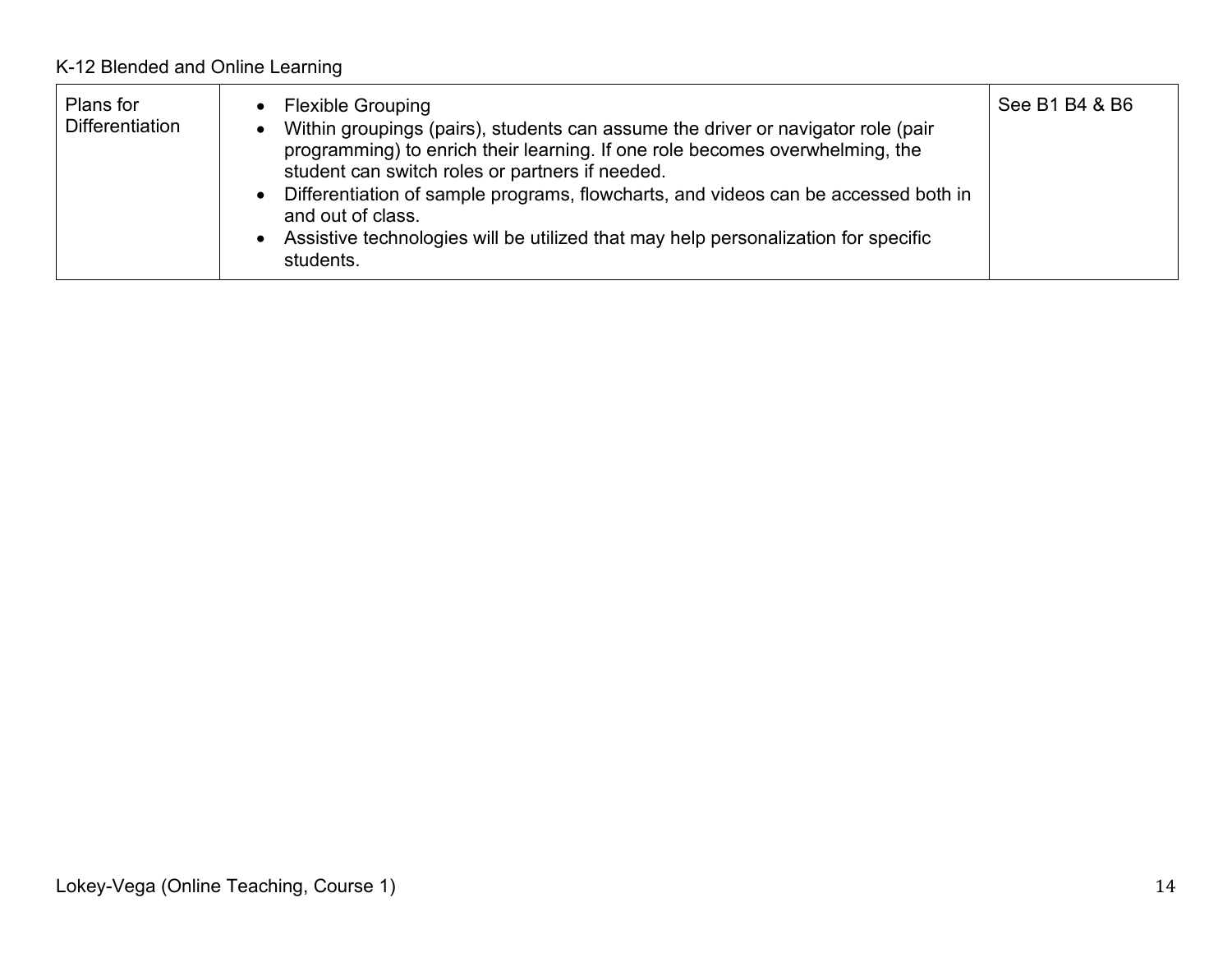| <b>Module 6 Plan</b>                            |                                                                                                                                                                                                                                                                                                                                                                 | <b>Self-Check</b>                   |
|-------------------------------------------------|-----------------------------------------------------------------------------------------------------------------------------------------------------------------------------------------------------------------------------------------------------------------------------------------------------------------------------------------------------------------|-------------------------------------|
| Module<br>Objective(s)                          | Problem: Interactions (Two Weeks)<br><b>Blended</b>                                                                                                                                                                                                                                                                                                             | See A1 & A2                         |
| Module<br>Assessment(s)                         | Mastery based assessment will be used for the project (summative).<br>$\bullet$<br>Formative assessment will be administered through OneNote and notebooks.<br>$\bullet$<br>Students completed flowcharts and programs can be evaluated and feedback<br>provided online using OneNote (formative).                                                              | See A2 A3 C1 C2 &<br>C <sub>5</sub> |
| Description of<br>Learning<br><b>Activities</b> | Student will examine the role of ethics and safety relating to computer science.<br>$\bullet$<br>Student will solve problems related to human interaction and computer systems.<br>$\bullet$<br>Student will turn in notebook for third periodic assessment.<br>$\bullet$<br>Asynchronously - Student has access to online resources and Kahoot!.<br>$\bullet$  | See A2 A3 B3 B4 &<br><b>B10</b>     |
| Formative<br>Evaluation &<br>Feedback           | Student work will be evaluated, and feedback given through OneNote and notebooks.                                                                                                                                                                                                                                                                               | See A3 C1 C3 & C5                   |
| Physical<br>Learning<br><b>Materials</b>        | <b>Isometric Notebook</b><br>$\bullet$<br>Computer<br>$\epsilon$<br>Hardware<br>$\bullet$<br><b>Ruler</b><br>$\bullet$<br>Consumables for the physical build<br>$\bullet$                                                                                                                                                                                       | See A3, A9, B1, B4,<br>& B6         |
| <b>Digital Learning</b><br>Objects              | PLTW website<br>$\bullet$<br><b>PLTW</b> emulator<br>$\bullet$<br><b>Class OneNote notebook</b><br>$\bullet$<br><b>Digital PLTW components</b><br>$\bullet$<br><b>CTLS</b><br>$\bullet$<br><b>Videos and Digital Handouts</b><br>$\bullet$<br>Flipgrid for formative assessment (optional)<br>$\bullet$<br>Kahoot! for assessment and study guides<br>$\bullet$ | See A3, A9, B1, B4,<br>& B6         |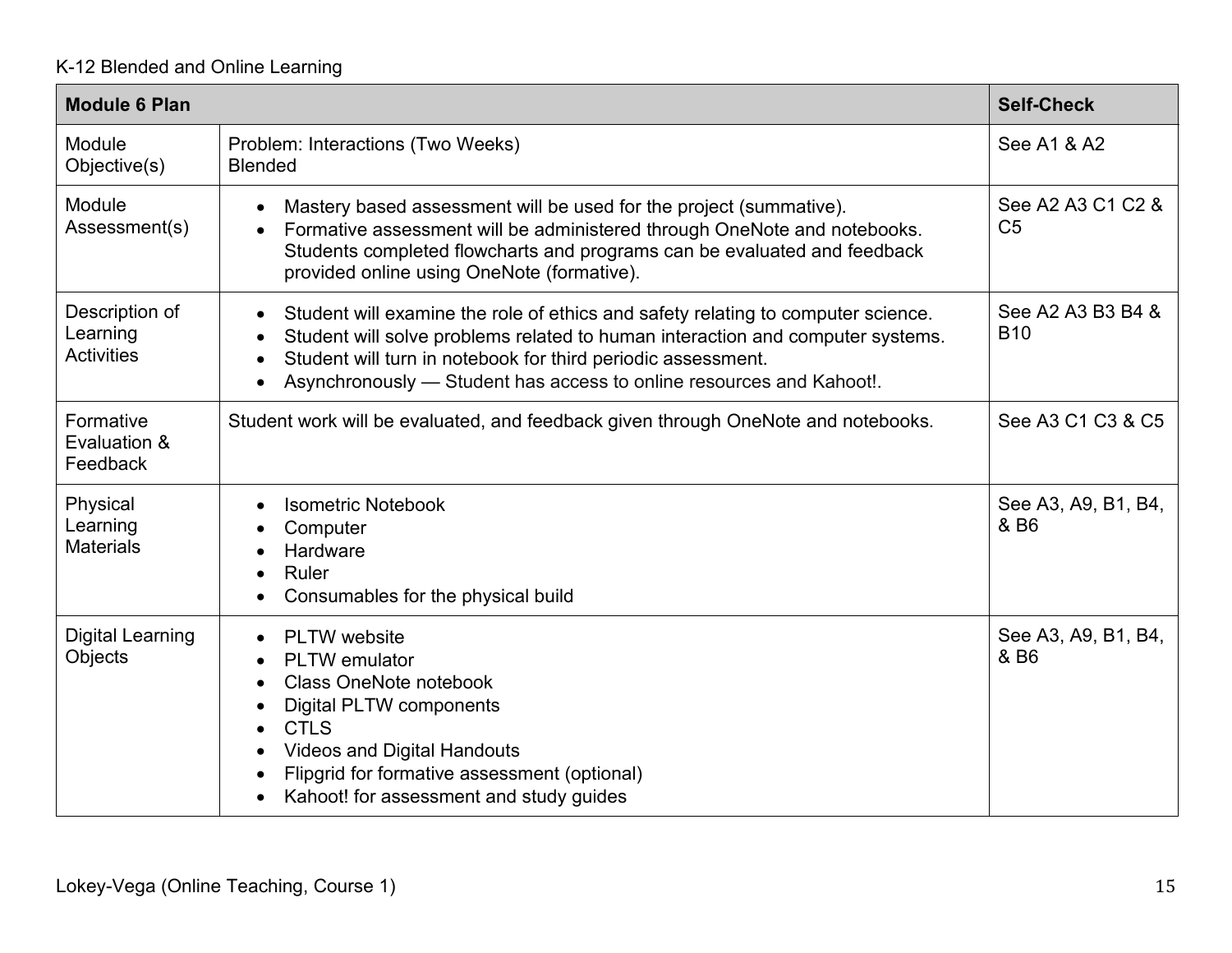| Plans for<br><b>Differentiation</b> | <b>Flexible Grouping</b><br>Differentiation of sample programs, flowcharts, and videos can be accessed both in<br>and out of class.<br>Assistive technologies will be utilized that may help personalization for specific<br>students. | See B1 B4 & B6 |
|-------------------------------------|----------------------------------------------------------------------------------------------------------------------------------------------------------------------------------------------------------------------------------------|----------------|
|-------------------------------------|----------------------------------------------------------------------------------------------------------------------------------------------------------------------------------------------------------------------------------------|----------------|